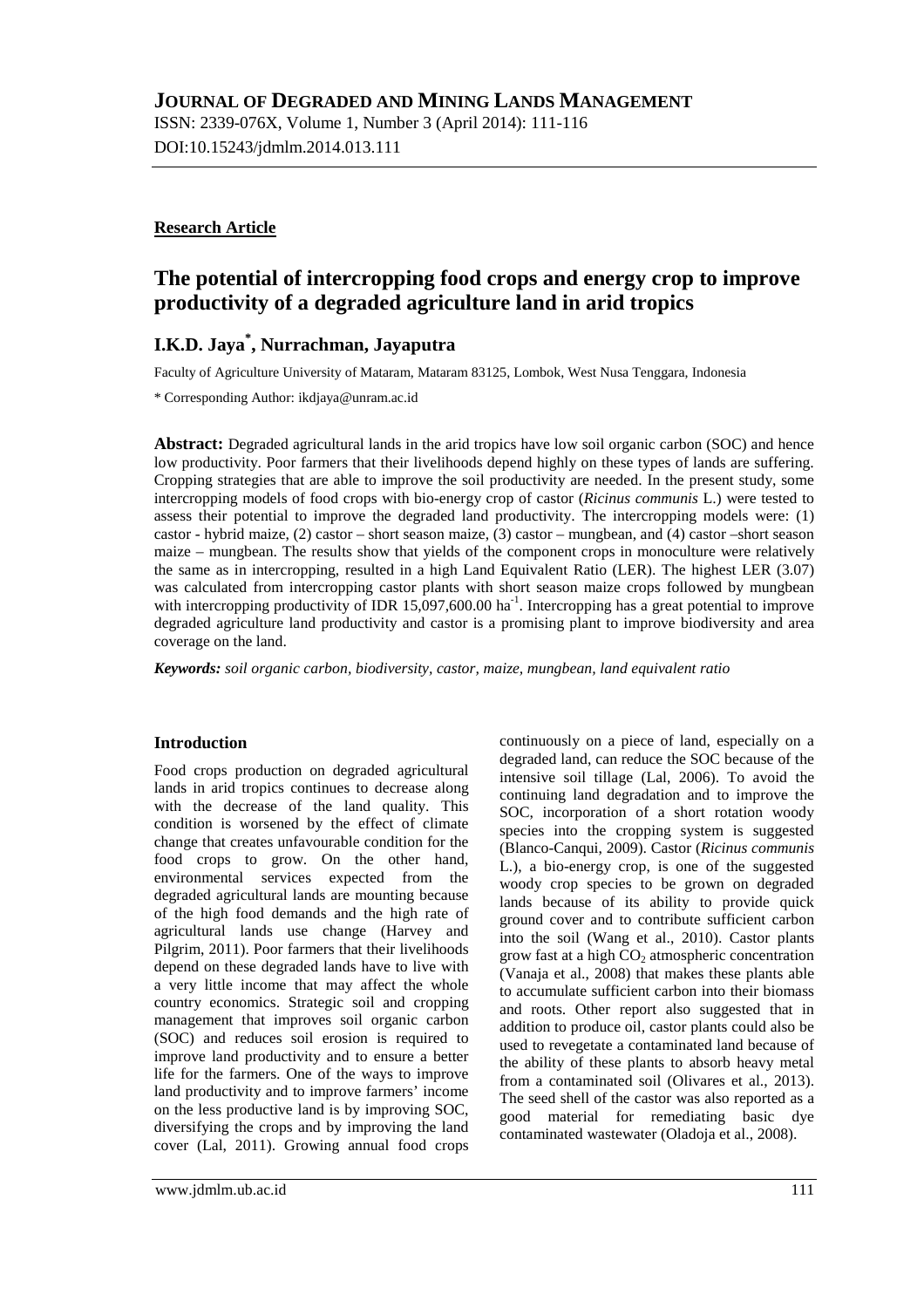Castor has a low economic yield and therefore, it is not suggested to grow this bio-energy crop in monoculture (Chand and Sujatha, 2000). Replacing food crops with bio-energy crops on agricultural lands is also a not good option to produce bio-energy and to improve SOC (Delucchi, 2011). To improve crops biodiversity on a degraded agricultural land and to improve the land productivity as well as to produce sufficient bio-energy feedstock, intercropping of food crops with castor is an option. Earlier findings reported that intercropping castor with pulses, such as chickpea, green gram and Indian bean resulted in less yields of all the component crops as compared to the monoculture (Dhimmar, 2009). Later, Jaya (2011) reported that there was no yield reduction of all component crops when castor was intercropped with mungbean, ground nut and soybean on dry land as compared to yield of those crops grown in monoculture. The present study was aimed to evaluate productivity of degraded agriculture land under crop diversification by means of intercropping food crops (maize and mungbean) with bio-energy crop of castor.

## **Materials and Methods**

#### *Site Descriptions*

An experiment was conducted on a piece of abandoned degraded agriculture land in the arid tropics of Gumantar Village, in the Northern part of the island of Lombok  $(8^{\circ}14'29''S)$  and 116°17'01E). Climate type in the experimental area according to Oldeman classification is D type. The site was abandoned for about three years because of its poor soil properties and hence low land productivity. Prior to the experiment reported in this study, the land had been used for growing castor for two consecutive years by a bio-energy company. The C organic of the soil was only 1.24% with 0.19% of total N, 12.55 ppm of available P, 2.93 meq/100 g exchangeable K, pH of 7.0 and field capacity of 29% (%/v). The soil type is an Entisol with loam texture. The experiment was started in February and was ended in November 2013. The source of irrigation water in the experimental site was a deep wells pump.

#### *Treatments*

There were four castor-based intercropping types tested to find out the most productive intercropping type and the highest Land Equivalent Ratio (LER). The intercropping types were: (1) Intercropped castor (cv. Beaq Amor) with a maize hybrid (Bisi 16), (2) Intercropped castor with a short-season maize (this line is being developed at University of Mataram), (3) Intercropped castor with mungbean (Vima-1) and (4) Intercropped castor with short-season maize then followed by mungbean. All the treatments had three replications and were arranged in a Randomized Complete Block Design. For each of the component crop, monoculture plot was made to be able to calculate LER. The spacing for castor plants was 4 m between rows and 3 m within row (East-West oriented rows) and there were 9 plants in each a 12 by 10 m plot. Maize crops were planted between the rows of castor plants at 70 cm x 20 cm of spacing. The spacing used for mungbean was 40 cm x 10 cm. Distant between maize and mungbean rows from castor rows was 75 cm.

### *Crop Management*

The castor plants were fertilized three times, first was at 10 days after sowing (DAS), second was at 35 DAS and the third was at 110 DAS. The first and second fertilizer applied was 120 g N-P-K (15-15-15) for each plant and the third fertilizer application was 100 g. The maize crops were fertilized with 300 kg  $ha^{-1}$  of N-P-K and 200 kg  $ha<sup>-1</sup>$  Urea at 10 DAS followed by an application of Urea at the same rate at 35 DAS. Mungbean crops were fertilized once at 10 DAS with 200 kg ha<sup>-1</sup> of N-P-K. Watering by flooding to the experimental plots was done regularly when the soil condition reached 25% of the field capacity. The main pest in castor, castor semi-looper (*Achaea janata*), was suppressed by using a pesticide containing Deltamethrin.

#### *Measurements*

Parameters measured were grouped into two; microclimate under the castor plants canopy and yield of the component crops. The microclimate components measured were transmitted light, soil moisture, ambient air temperature and relative humidity. The transmitted light was measured using an AccuPAR (*PAR Light Ceptometer*, *Decagon Devices*) and the measurements were done directly above and under the plants canopy during a clear day at midday. Soil moisture at 20 cm depth with 25 cm and 50 cm distance from main stem of the castor plants was measured using a *FieldScout TDR 300 Soil Moisture Tester*. Ambient air temperature and relative humidity were measured using a digital Thermo hygrometer. The crop yields reported in this study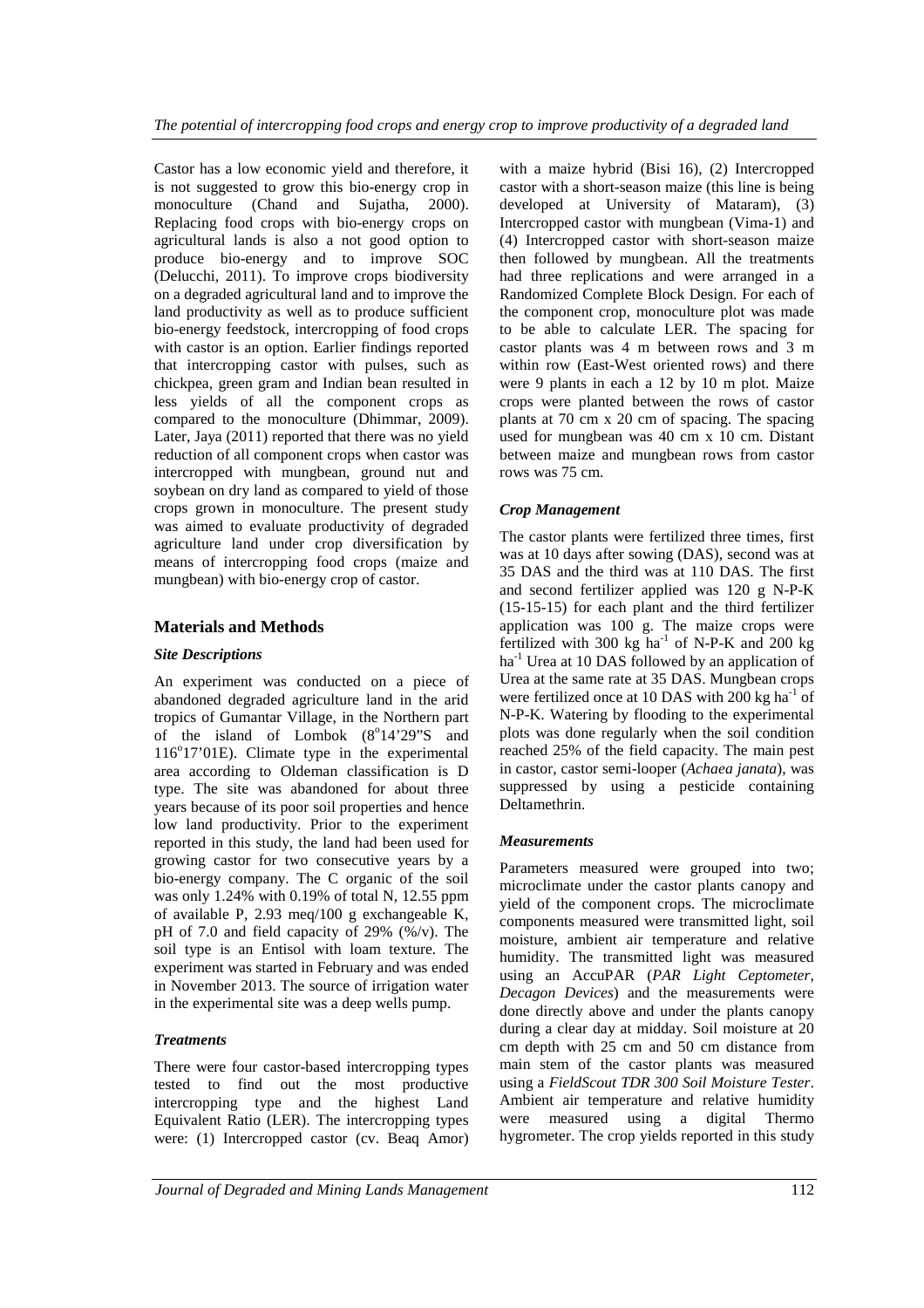were in the form of seeds. In addition to seed yield, the numbers of racemes per plant and seed weight per raceme for castor were also measured. Projection of land productivity of each intercropping type was made based on the seeds price at the time of harvest.

#### *Data Analysis*

The collected data from the four intercropping treatments were analyzed using Analysis of Variance at 95% level. Calculation for Land Equivalent Ratio (LER) was done following an equation proposed by Mead and Willey (1980) as follows:  $LER = \sum(\frac{Yp}{Vm})$  $\frac{P}{Ym}$ ), where *Yp* is crop yield from a component crop in intercropping and *Ym* is crop yield from monoculture.

### **Results and Discussion**

All the component crops in this experiment received sufficient water from rainfall up to May 2013. Irrigation water for the crops afterward was met by pumping the ground water from the available deep-wells. Most of the component crops grew well except for the first planted mungbean in the castor+mungbean intercropping (C+MB) and in monoculture. In the second

sowing for castor+short season maize+mungbean (C+EM+MB) treatment, the mungbean grew well. The even growth of the crops, especially for castor, resulted in no difference in transmitted light by the plants' canopy at 35 DAS (Table 1). The same trend was also found at 49 DAS light measurements. Relatively the same transmitted light under the castor canopy resulted in the same microclimate conditions, such as air temperature, soil moisture content and relative humidity under the canopy (Table 1).

Soil moisture content at 25 cm from castor stem base was slightly higher than that at 50 cm from castor stem base at 49 DAS (Table 1). Roots from maize and mungbean plants that were planted at 75 cm distance from the castor stem base took more water at 50 cm zone than that from 25 cm zone. Soil moisture measurements were conducted at one day after irrigation and at the time of measurements, the soil moisture content was at 75.5% to 79.3% of the field capacity. The crops (especially castor and mungbean) started to show wilting in their top leaves when the soil moisture content reached 11%/v or at 38% from the field capacity. At that condition, irrigation water then was applied to the whole experimental site.

Table 1. Microclimate conditions under the canopy of castor plants

|                                           | <b>Treatments</b> |        |        |           |  |
|-------------------------------------------|-------------------|--------|--------|-----------|--|
|                                           | $C+M^{*}$         | $C+EM$ | $C+MB$ | $C+EM+MB$ |  |
| Light interception $(\%)$ at 35 DAS       | 27.7              | 25.3   | 26.3   | 28.2      |  |
| Light interception (%) at 49 DAS          | 50.7              | 46.4   | 50.3   | 50.9      |  |
| Soil moisture $(\%)$ 25 cm from stem base | 22.3              | 23.0   | 23.0   | 22.3      |  |
| Soil moisture (%) 50 cm from stem base    | 22.3              | 21.9   | 22.0   | 22.1      |  |
| Air temperature $(^{\circ}C)$             | 34.8              | 34.8   | 34.7   | 34.8      |  |
| Relative humidity (%)                     | 51.6              | 50.9   | 50.8   | 51.2      |  |

\*) C+M= castor+maize, C+EM= castor+early maize, C+MB= castor+mungbean, C+EM+MB= castor and early maize followed by mungbean.

The first harvest for castor from the main raceme was at 115 DAS and then followed by the next harvests from primary and secondary racemes up to 210 DAS. Castor yield from the main and primary racemes recorded in this experiment was considered as low (Table 2) even though the early vegetative growth of the castor plants was excellent. Earlier, Jaya (2011) reported that for the same castor variety (Beaq Amor) yielded 30% higher on a clay dry land soil in East Lombok. However, the values of soil properties reported in East Lombok, such as soil C-organic, total N,

available P and exchangeable K were almost double than that reported in this study. Number of secondary racemes was also categorized as low with an average of 2.3 racemes (Table 2). The loam texture with a low soil organic matter of the degraded land was considered as the main factor to cause the low castor yield. In this kind of growing environment, especially at low N, castor plant tends to allocate more of their carbohydrate into the roots instead of shoots (Reddy and Matcha, 2010).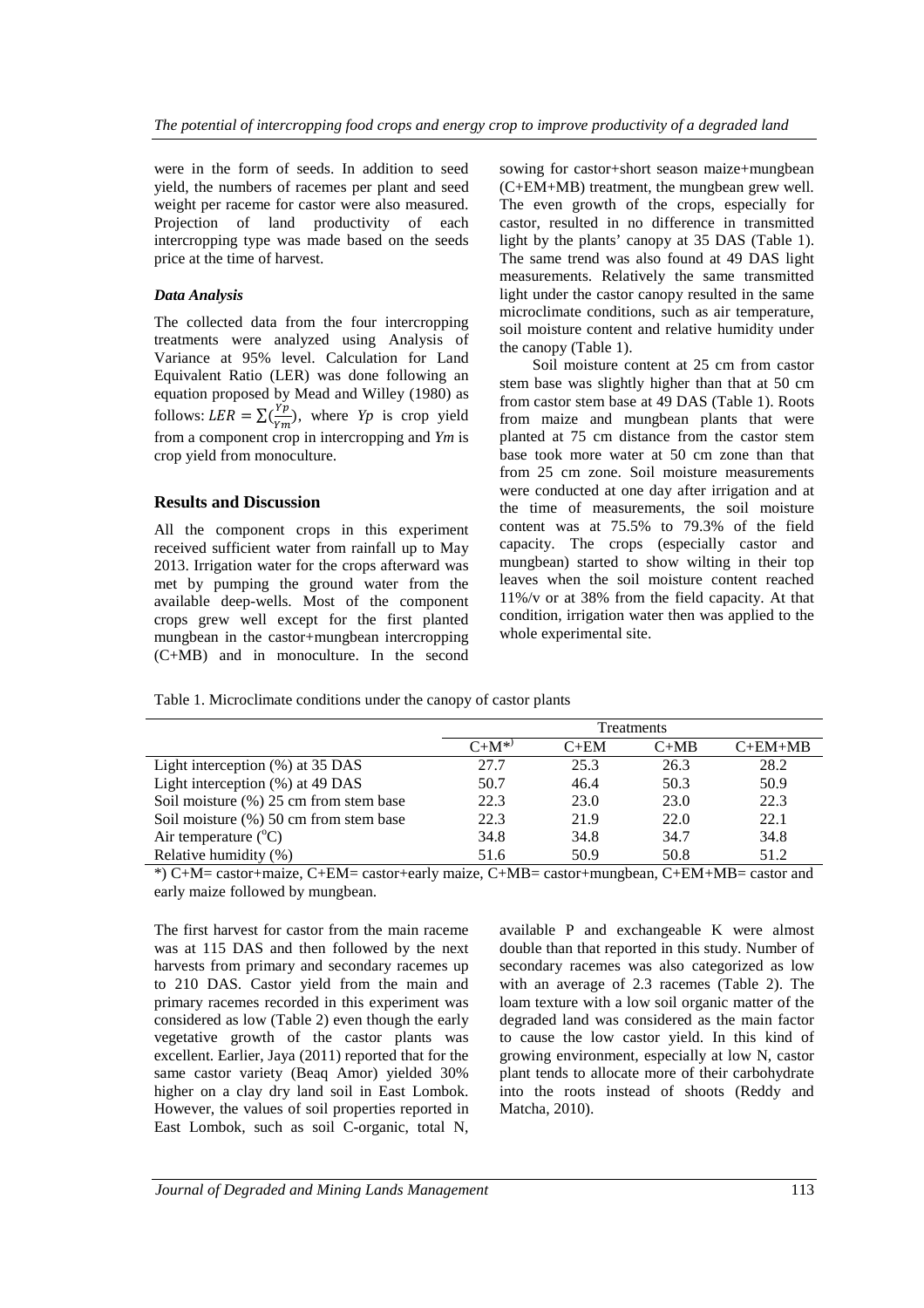|                                    | Treatments |        |        |           |  |
|------------------------------------|------------|--------|--------|-----------|--|
|                                    | $C+M^{*}$  | $C+EM$ | $C+MB$ | $C+EM+MB$ |  |
| Number of primary racemes          | 2.4        | 2.8    | 2.7    | 2.7       |  |
| Number of secondary racemes        | 5.7        | 6.4    | 6.1    | 6.3       |  |
| Main raceme seeds weight (g)       | 83.4       | 85.1   | 83.4   | 81.6      |  |
| Primary racemes seeds weight (g)   | 147.8      | 160.8  | 155.1  | 159.0     |  |
| Secondary racemes seeds weight (g) | 164.7      | 173.7  | 169.6  | 169.4     |  |
| Total seed weight per plant (g)    | 395.9      | 419.6  | 408.1  | 410.0     |  |

Table 2. Yield components of castor grown under different intercropping

\* ) C+M= castor+maize, C+EM= castor+early maize, C+MB= castor+mungbean, C+EM+MB= castor and early maize followed by mungbean.

All yield components of the cator were not affected by the intercropping system (Table 2). These show that all the component crops (maize, early maize and mungbean) did not compete with castor when the distance of their planting row was at least 75 cm from the castor stem base. These results contradict earlier findings by Dhimmar (2009) that pulses such as chickpea, green gram and Indian bean reduced castor yield, especially when the pulses were grown in paired row planting. However, there was no further explanation on the distance between rows of the pulses and the stem base of the castor. When castor plants were grown in pair under intercropping with pulses (groundnut, soybean and mungbean) on dry land, with distance of the pulses row from castor stem base was 50 cm, the growth and yield of the castor plants were not affected (Jaya, 2011). These results show that the crops species and the row distance of the under storey crops determine growth and yield of the component crops in intercropping.

Yield of all the component crops is presented in Table 3. The data show that there was no significant different of crops yield resulted from monoculture and intercropping in all component crops. This means that intercropping improves total yield from a piece of land as well as improves the land productivity. In term of total yield produced per unit land, intercropping castor with hybrid maize (C+M) was the highest but not significantly different with castor-early maize followed by mungbean (C+EM+MB). The least total yield production was recorded from intercropping castor with mungbean (C+MB) but the selling price of mungbean was high, resulted in high intercrop productivity. The price assumption used in this study to express the intercropping productivity was the price of the component crops yield at harvest (castor bean IDR 3,000  $kg^{-1}$ , maize IDR 2,000  $kg^{-1}$  and mungbean IDR  $13,000 \text{ kg}^{-1}$ ).

Data in Table 3 shows that the highest intercropping productivity resulted from intercropping castor with early maize and then followed by mungbean (C+EM+MB) while the least productive intercropping was castor with early maize (C+EM).

|              | Yield (kg/ha) |                          |                          |                   | Total yield | Intercrop     |
|--------------|---------------|--------------------------|--------------------------|-------------------|-------------|---------------|
| Treatments   | Castor        | Maize                    | Early                    | Mungbean          | (kg/ha)     | productivity  |
|              |               |                          | Maize                    |                   |             | (IDR/ha)      |
| Monoculture  | 308.2         | 3,756.8                  | 2,782.2                  | 662.2             | -           |               |
| $C+M^{(*)}$  | 296.9         | 3,740.2                  | $\overline{\phantom{0}}$ | $\qquad \qquad -$ | $4,037.1$ c | 8,371,100 b   |
| $C+EM$       | 314.6         |                          | 2,748.9                  | -                 | 3,063.5 b   | $6,441,600$ a |
| $C+MB$       | 306.0         | $\overline{\phantom{0}}$ | $\overline{\phantom{a}}$ | 548.1             | 854.1a      | 8,043,300 ab  |
| $C+EM+MB$    | 307.4         |                          | 2,798.9                  | 708.0             | 3,814.3c    | 15,097,600 c  |
| <b>LSD</b>   |               |                          |                          |                   | 256.01      | 1.495.22      |
| Monocroping  |               |                          |                          |                   |             |               |
| productivity | 924,600       | 7,513,660                | 5,564,440                | 8,608,600         |             |               |
| (IDR/ha)     |               |                          |                          |                   |             |               |

Table 3. Effect of intercropping system on crop yield and productivity

\* ) C+M= castor+maize, C+EM= castor+early maize, C+MB= castor+mungbean, C+EM+MB= castor and early maize followed by mungbean.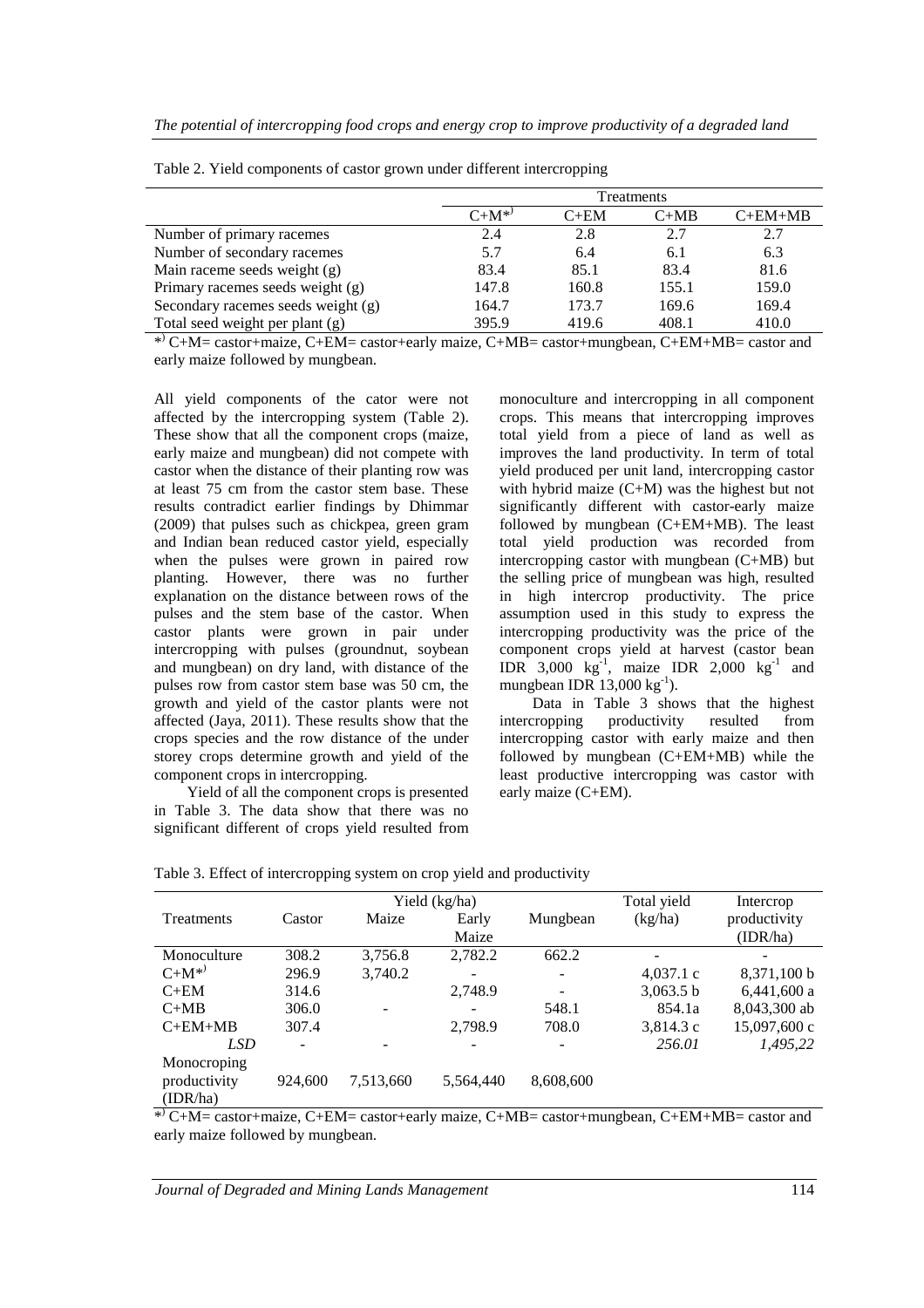It should be noted that the hybrid maize was harvested at 110 DAS, the early maize was harvested at 76 DAS and the mungbean was at 52 DAS. This means that to get the highest land productivity, a longer time is required, at least 139 days for C+EM+MB system. When the rainwater is still available, growing mungbean after early maize under castor canopy can improve the land productivity as well as crop diversity. Another advantage for this system is that the early maize leaves are still green at harvest that can be utilized as feeds for animals.

Growing castor in monoculture to produce biofuels is not the best option in utilizing a degraded land in the humid tropics because of the low land productivity (Table 3). Data in Table 4 shows that a great improvement in land productivity was achieved whenever castor was intercropped with

food crops. The highest improvement was achieved when castor was intercropped with hybrid maize and followed by castor with mungbean and castor with early maize. However, when the food crops such as hybrid maize and early maize were grown in monoculture, adding castor plants in the form of intercropping resulted in less improvement as compared to adding food crops into a castor plantation. In the case of mungbean, castor reduced the land productivity by as much as 6.6%. Considering the benefit of growing castor that can act as a 'saving' for the farmers during dry season (Jaya et al., 2012), produces bio-energy, sequesters carbon and provides land cover (Wang et al., 2010; Olivares et al., 2013), intercropping castor with food crops on a degraded land is suggested.

Table 4. Percent (%) land productivity improvement (or loss) under different intercropping

|                  | Intercropping |        |        |           |  |  |
|------------------|---------------|--------|--------|-----------|--|--|
| Monoculture      | $C+M^{*}$     | $C+EM$ | $C+MB$ | $C+EM+MB$ |  |  |
| Castor $(C)$     | 805.4         | 596.7  | 769.9  | 1.532.9   |  |  |
| Maize $(M)$      | 11.4          |        |        |           |  |  |
| Early Maize (EM) |               | 15.8   |        | 171.3     |  |  |
| Mungbean (MB)    |               |        | (6.6)  | 75.4      |  |  |

\* ) C+M= castor+maize, C+EM= castor+early maize, C+MB= castor+mungbean, C+EM+MB= castor and early maize followed by mungbean.

Land Equivalent Ratio (LER) value for castor decreased slightly under intercropping as compared to monocropping (Table 5). The lowest LER value in intercropping was calculated in mungbean (0.83) and this fact is in line with the percent land productivity data in Table 4. The LER value for mungbean shows that a larger land area (of around 17%) is required by mungbean in intercropping with castor to produce the same yield as in monocropping. LER values in maize, both for hybrid and early maize, are relatively the same for in intercropping and in monocropping (Table 5). These mean that both maize varieties produced the same yield either in monoculture or in intercropping with castor in the same size of land as shown in Table 3. LER values for all component crops increase with intercropping with a range from 1.83 to 3.07 (Table 5) that shows the advantage of intercropping over monocropping.

|  | Table 5. Effect of intercropping system on Land Equivalent Ratio (LER) |  |  |
|--|------------------------------------------------------------------------|--|--|
|  |                                                                        |  |  |

|            | Land Equivalent Ratio (LER) |       |             |                          |                   |  |
|------------|-----------------------------|-------|-------------|--------------------------|-------------------|--|
| Treatments | Castor                      | Maize | Early Maize | Mungbean                 | Intercrop         |  |
| Monocrop   | 1.00                        | 1.00  | 1.00        | 1.00                     | 1.00a             |  |
| $C+M$      | 0.96                        | 1.00  |             | $\overline{\phantom{a}}$ | 1.96 <sub>b</sub> |  |
| $C+EM$     | 1.02                        |       | 0.99        | $\overline{\phantom{a}}$ | 2.01 <sub>b</sub> |  |
| $C+MB$     | 0.99                        |       |             | 0.83                     | 1.82 <sub>b</sub> |  |
| $C+EM+MB$  | 1.00                        |       | 1.00        | 1.07                     | 3.07c             |  |
| LSD(0.05)  |                             |       |             |                          | 0.24              |  |

\*) C+M= castor+maize, C+EM= castor+early maize, C+MB= castor+mungbean, C+EM+MB= castor+early maize followed by mungbean.